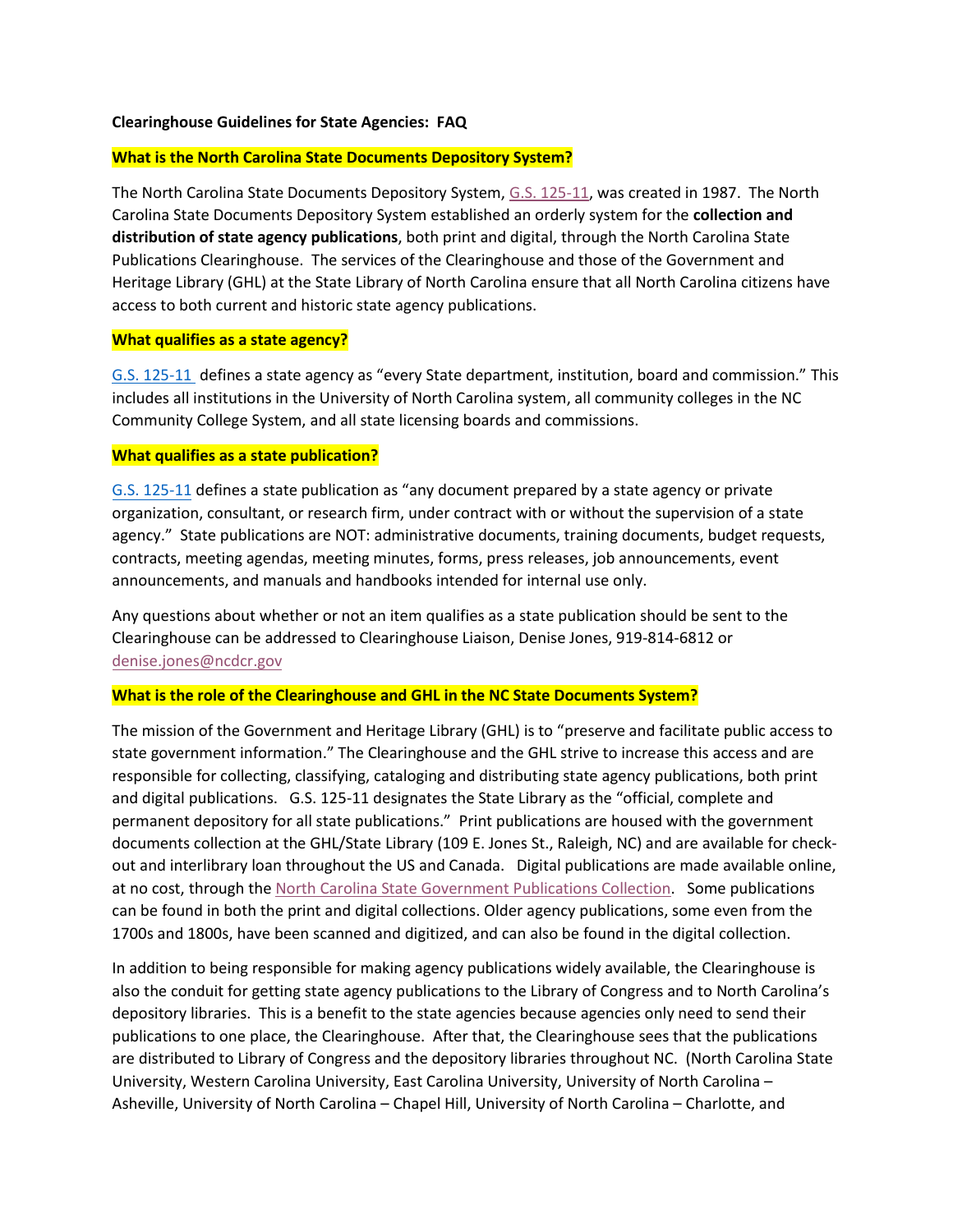University of North Carolina – Wilmington.) The Clearinghouse also keeps the depository libraries informed of all new state agency publications as they are received.

## **How many copies should state agencies send to the Clearinghouse?**

When the State Documents Depository System and the Clearinghouse were created in the 1980s, agency publications were almost exclusively print publications. Guidelines from the 1980s required **10 copies** of each agency publication be submitted to the Clearinghouse. Over time, the shift in state agency publication practices means that many publications are now both print and digital, or have converted to digital formats only. The numbers of print issues required has been adjusted. Below are guidelines to the number and formats of publications that should be sent to the Clearinghouse.

| Agency publications widely distributed in paper only                             | 10 paper copies           |
|----------------------------------------------------------------------------------|---------------------------|
| Agency publications widely distributed in paper and also available as<br>digital | 10 paper copies and 1 PDF |
| Agency publications widely distributed digitally and a few printed               | 2 paper copies and 1 PDF  |
| Agency publications distributed digitally only                                   | 1 PDF                     |

\*\*\* If an agency publication is offered for sale – only 5 paper copies should be sent to the Clearinghouse.

#### **Where do I send print publications? Digital publications?**

Print publications should be mailed to:

State Publications Clearinghouse State Library of North Carolina 4640 Mail Service Center Raleigh NC 27699-4600 OR Courier No. 52-31-33

Digital publications (PDFs or the URL for the PDF) should be emailed to [slnc.digitaldocs@ncdcr.gov](mailto:slnc.digitaldocs@ncdcr.gov) and/or [denise.jones@ncdcr.gov](mailto:denise.jones@ncdcr.gov)

## W**hat does the Government and Heritage Library (GHL) do with state agency publications?**

The GHL is a permanent repository for all print and digital state agency publications. The Clearinghouse directs two copies of each print publication to the GHL's collection. One copy does not circulate so there is certain to be a copy available for examination at the GHL. Second copies are available for circulation through checkout and interlibrary loan.

Digital publications are available online through the GHL's digital collections at https[://ncgovdocs.org/](http://ncgovdocs.org/) This makes them widely available online through the catalogs of many libraries. Digital preservation is an important benefit of sending digital publications to the Clearinghouse. Digital preservation is a series of managed activities performed by the GHL to ensure continued access to digital materials for as long as they are needed. Sending your agency's digital publications to the Clearinghouse ensures the original electronic file will be digitally preserved and accessible if ever needed.